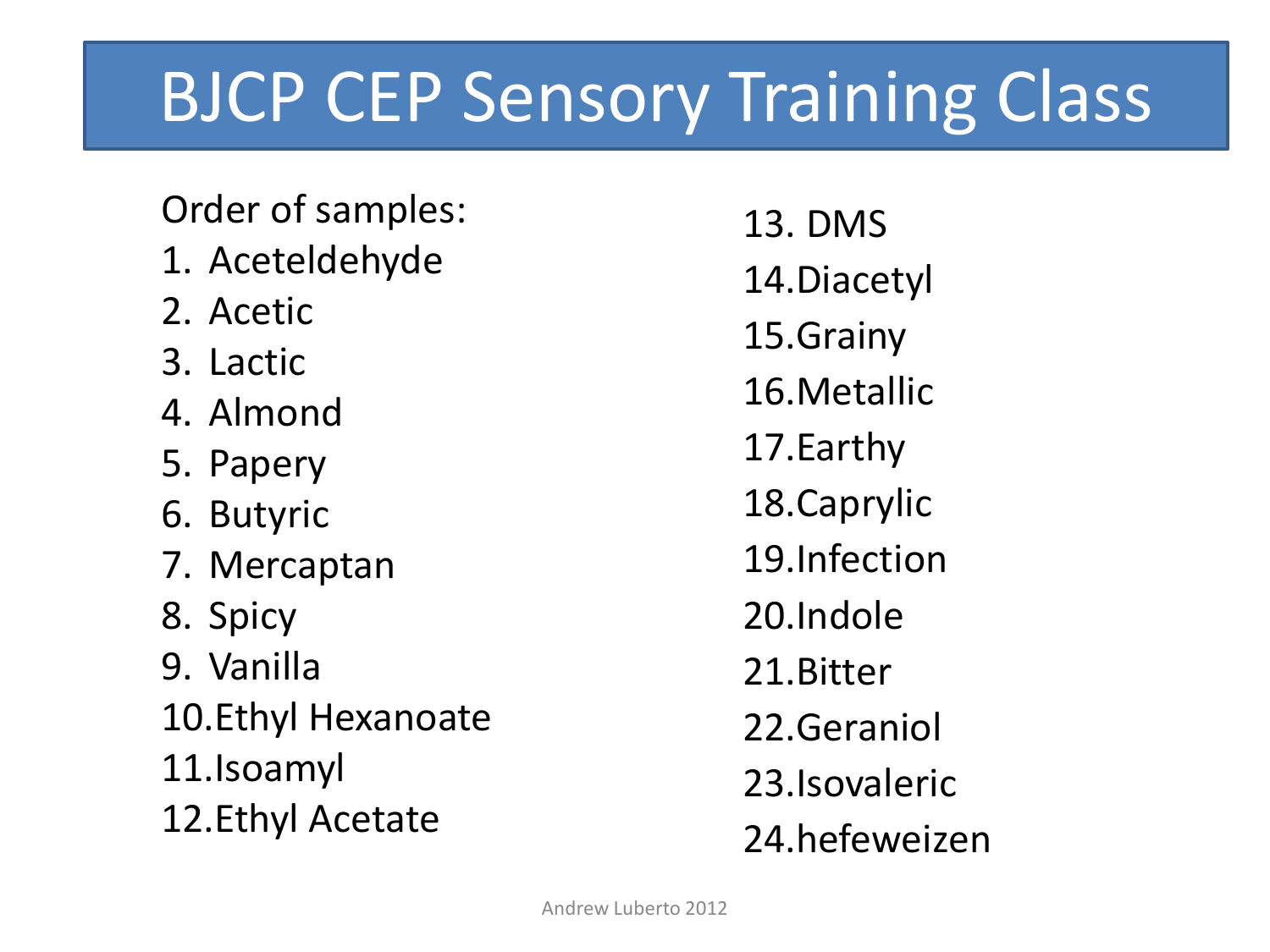# Acetaldehyde



#### Described as:

- Freshly cut green apples, leaves.
- Also: acetic/cidery
- Both taste & smell

#### Causes:

- As a natural product of fermentation as yeast rids itself of waste cabon dioxide, precursor to ethanol. (Fruity)
- As a conversion of ethanol via oxygen or bacteria. (sharper, acetic) \*also plays a role in the production of some acetate esters (see acetic)

Fix:

- Cold storage (acetaldehyde will convert to ethanol as natural part of fermentation process.)
- Avoid needless introduction of oxygen/practice good sanitation

\*Appropriate in American Lagers at low levels.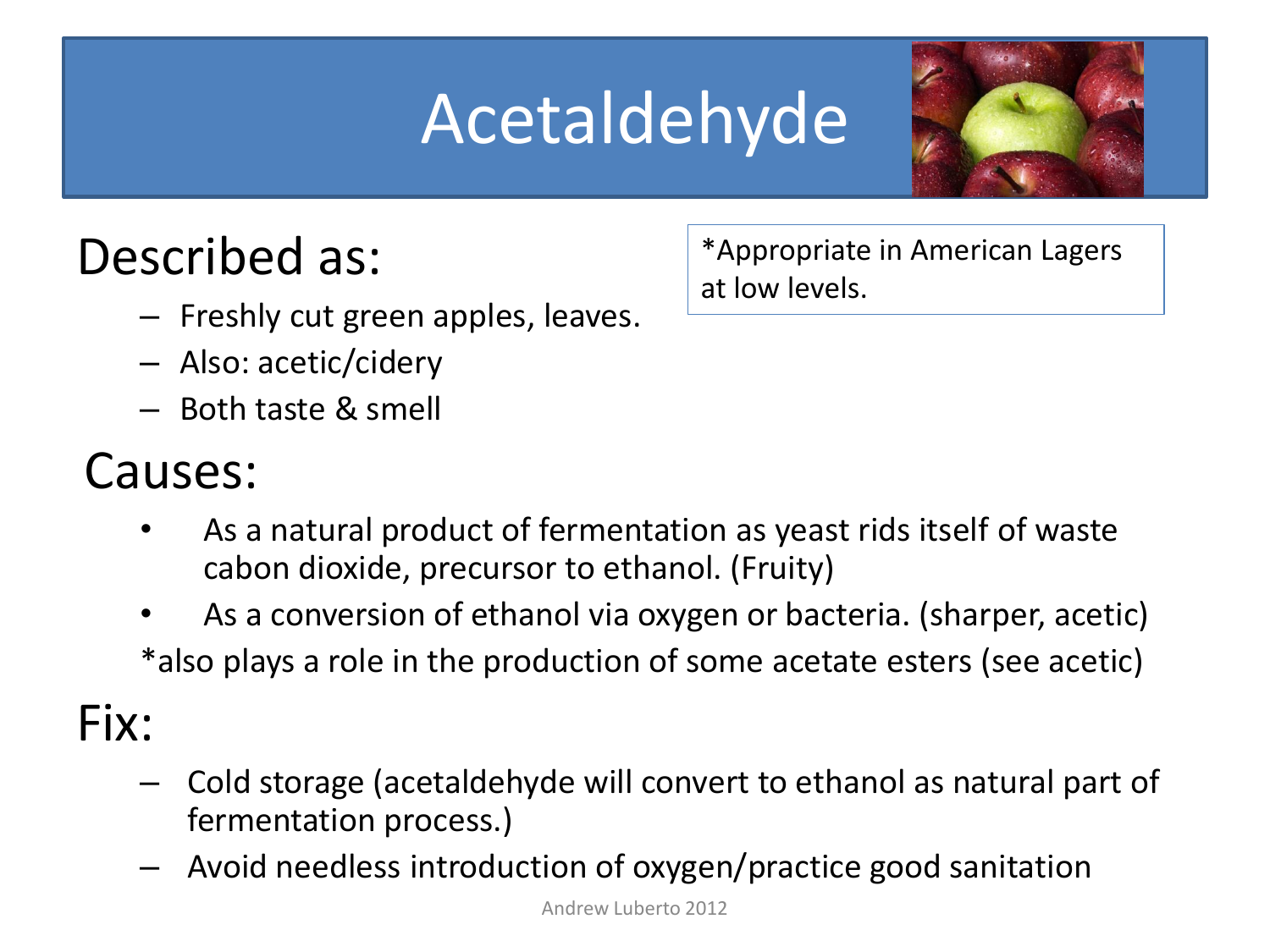# Acetic/Sour



Lactic Acid: tastes/smells of sour milk

Causes: Produced by Lactobacillus & Pediococcus bacteria introduced through:

- Low mash temp
- Airborne infection
- Unsanitized equipment post boil
- Can be used to lower mash PH

Appropriate in Sour Ales

#### Acetic Acid: tastes/smells of vinegar

Causes:

- Bacteria (e.g. Acetobacter; Clostridium) introduced through airborne infection typically during fermentation.
- Also produced by certain commercial yeast strains.

\*Contributes to the production of certain esters (Ethyl Acetate, Isobutyl Acetate, etc)

Fix: proper sanitation, rolling boil of wort, inspect plastic for scratches. Use clean, healthy yeast, and keep air off fermenting beer.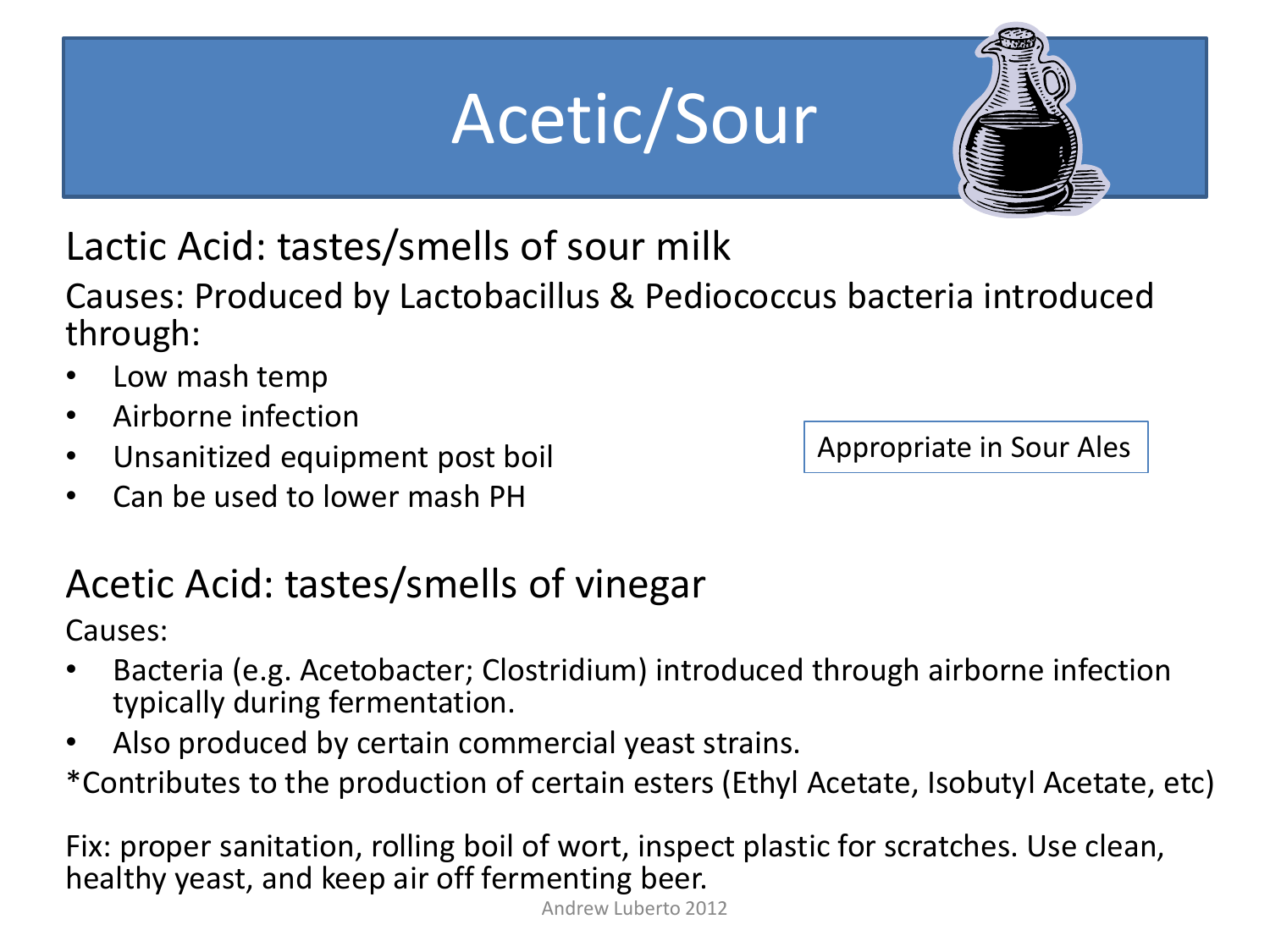### Nuttiness



Described as: Bitter almond, marzipan, walnut, beany, or sherry like. Causes:

- Oxidation, frequently in secondary or during bottling.
- Often in higher gravity beers
- Prolonged heat post fermentation
- Byproduct of some yeast strains
- Oxidized melanoidins

Appropriate in Old Ales & Barley Wines

\*not to be confused with nutty malt character sometimes referenced in the style guidelines

- Exclude air from secondary or aging.
- Avoid aeration during bottling
- Avoid prolonged exposure to heat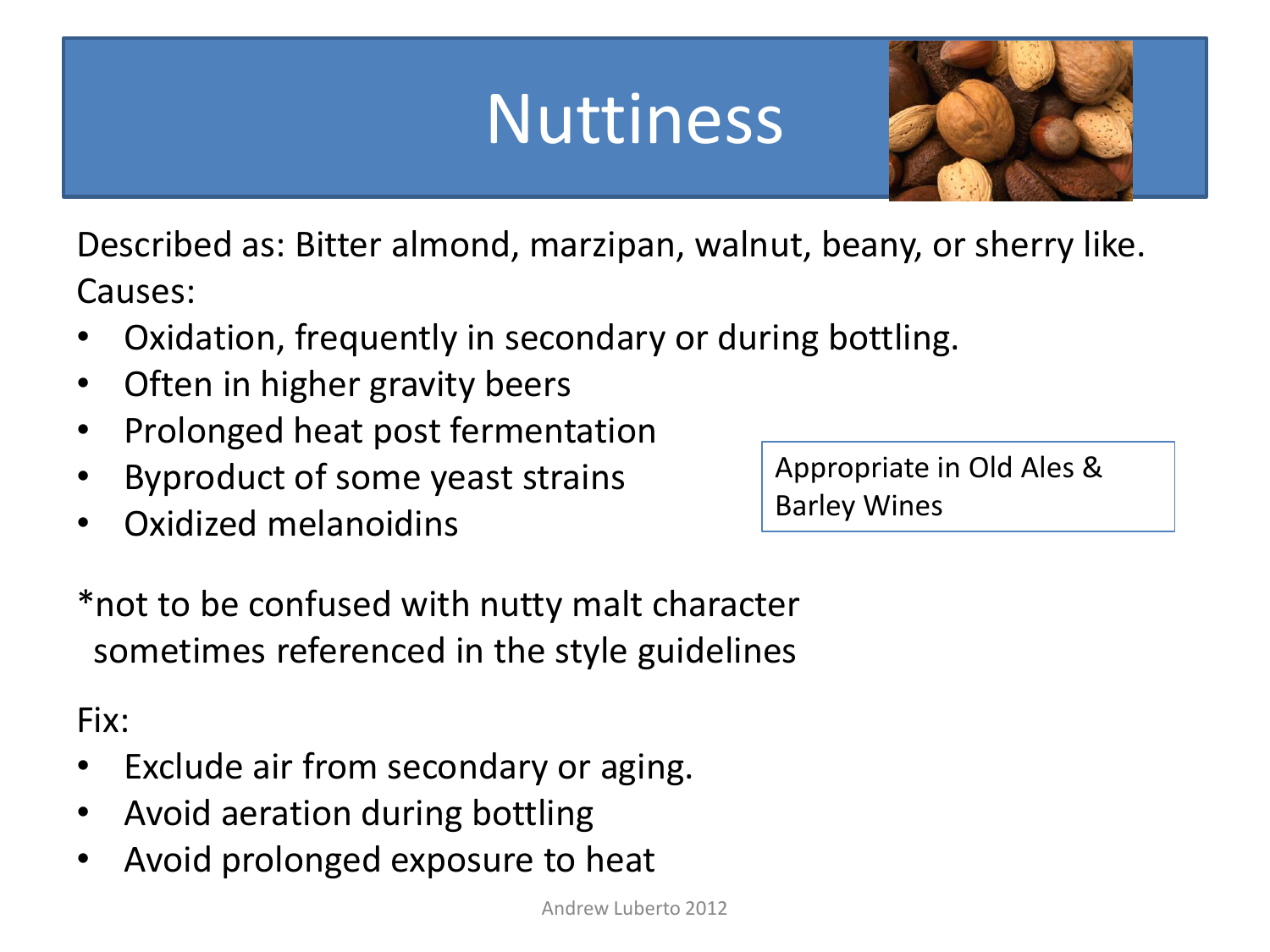### **Oxidation**



Described as (aroma & flavor): Cardboard, wet paper, rotten pineapple.

Causes:

- Produced as beer ages
- Hot side aeration
- Aeration introduced post fermentation
- Excessive aging
- High storage temps

- Keep extra oxygen out of process. (Bottling/Kegging)
- Control of temp during aging/storage
- Use of airlock to reduce influx of oxygen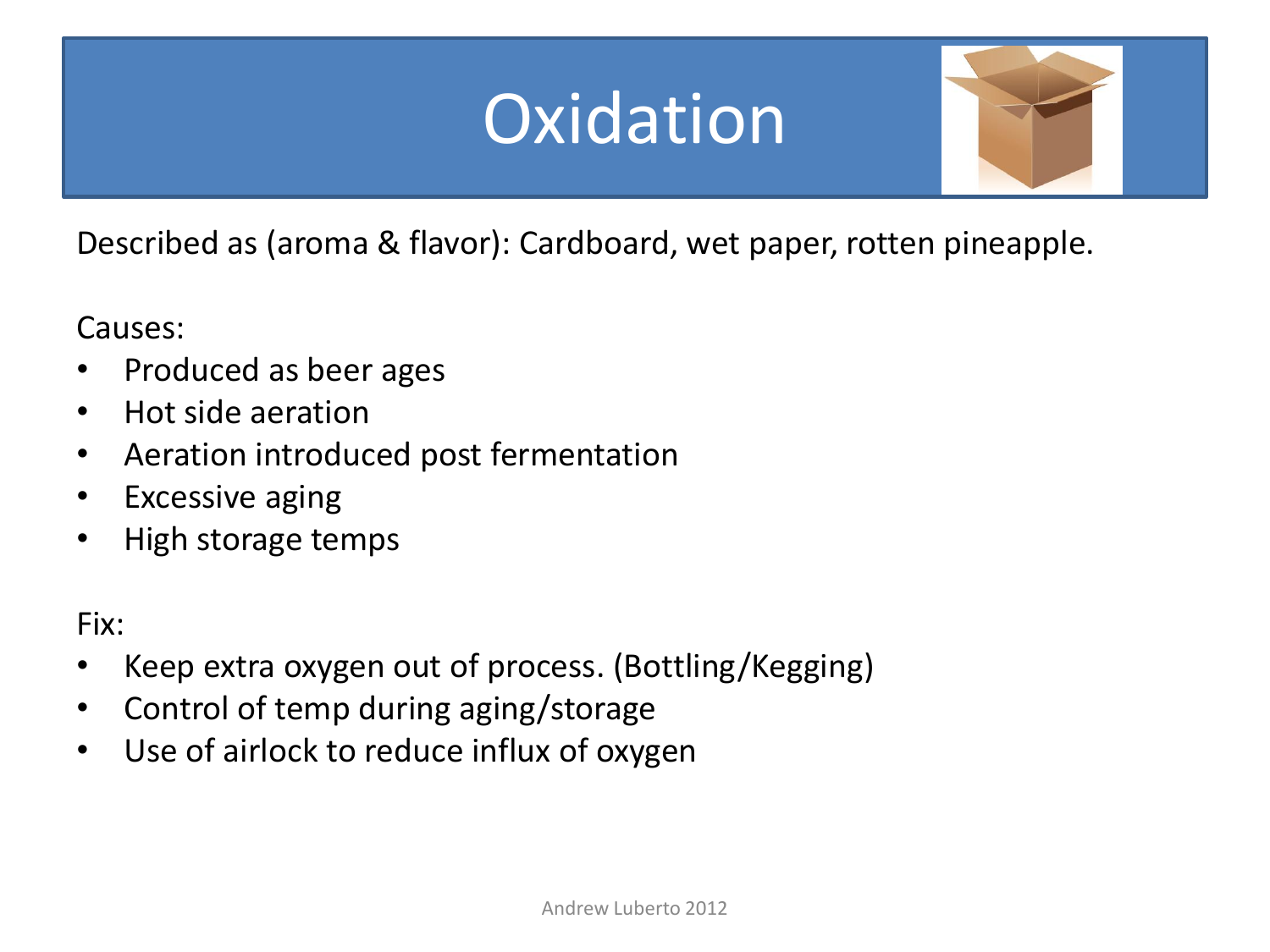# Butyric Acid

Described as (aroma & flavor): Rancid butter, putrid in high levels.

Causes:

- Produced by obligate anaerobic bacteria.
- Bacterial infection during production or packaging.
- Naturally occurs in animal fats (i.e. butter), develops in spent grain as well.
- Can play a role in desirable ester formation at low levels.

Fix: Proper and consistent sanitation practices.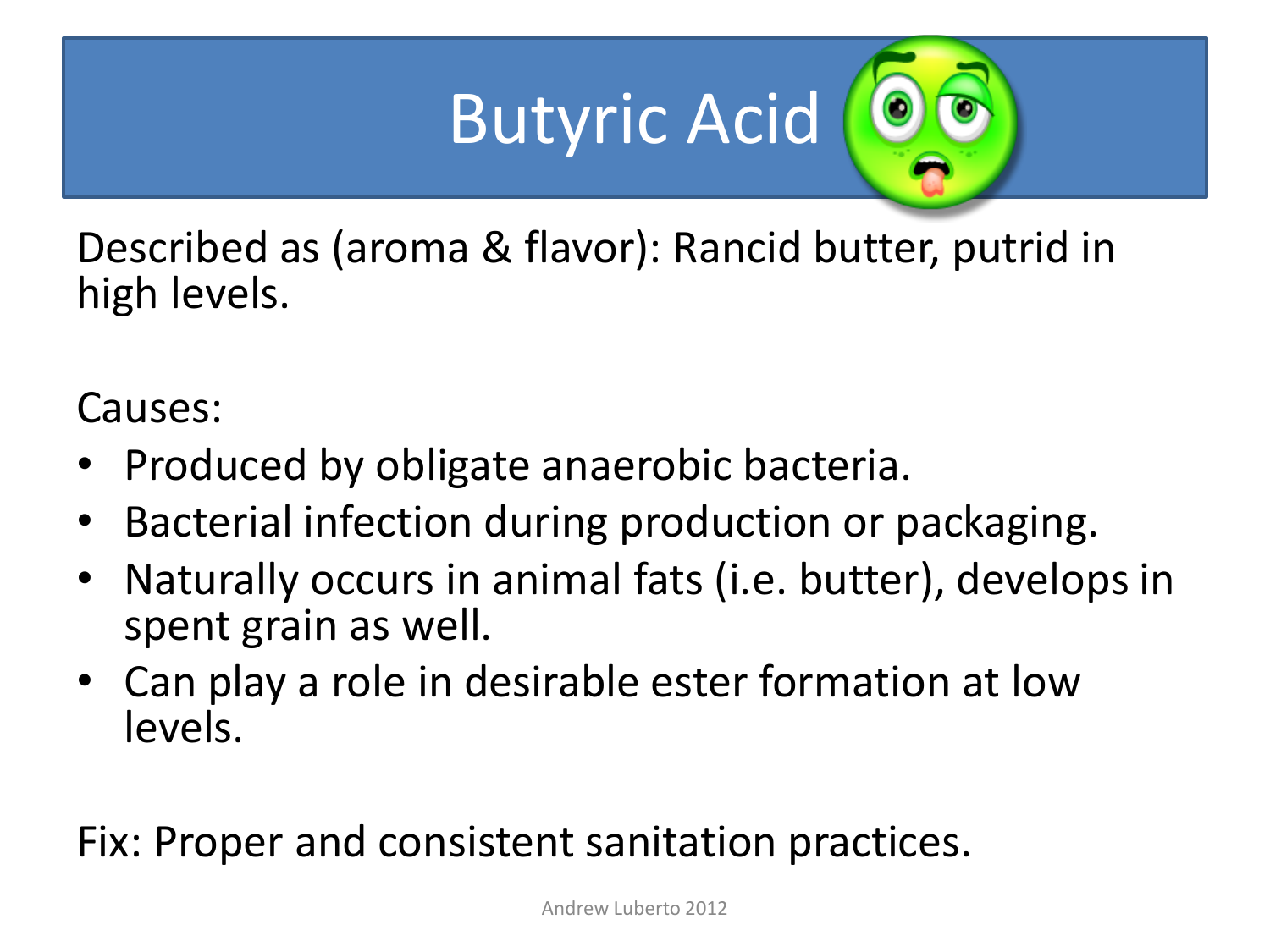### Light Struck

Described as (aroma & taste): Skunk/Mercaptan



Causes:

- Beer exposed to direct sunlight or ultra violet light.
- Use of clear/green bottles

(though brown is susceptible as well)

• Ultra violet light reacting with isomerized hop alpha acids producing sulfur compounds.

Fix: Use brown bottles & keep out of direct sunlight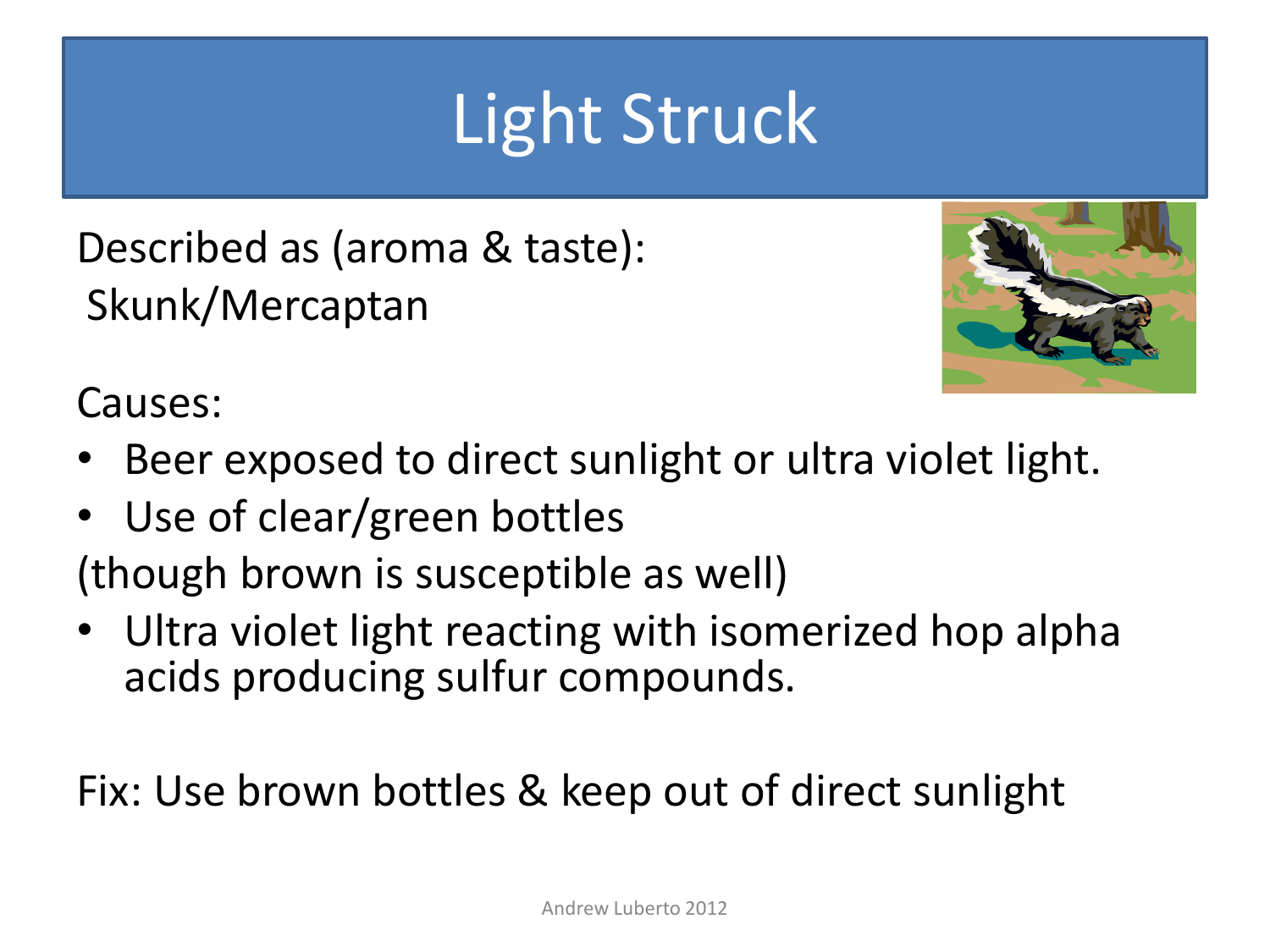

#### Phenolic



Described as: Clove like, spicy, smoky, band aid (aroma & flavor). Can also be vanilla.

Causes: Wild yeast, sanitation issues, certain yeast strains. Formed during fermentation from precursor, ferulic acid. Can also be extracted from grain husks due to over crushing, over sparging, or sparging with hot or alkaline water.

Fix: Proper sanitation, change yeast strain, proper sparging, adjust grain mill crush.

Also **cholorophenols**: Plastic; medicinal. Causes:

- chlorophenols in water
- Chlorine sanitizers
- Over sparging

Appropriate in smoked beers, German wheat beers, some Belgian styles. (chlorophenols never appropriate)

Fix: Filter tap water/campden tablets (potassium metabisulfite), non chlorine based sanitizers, proper sparging.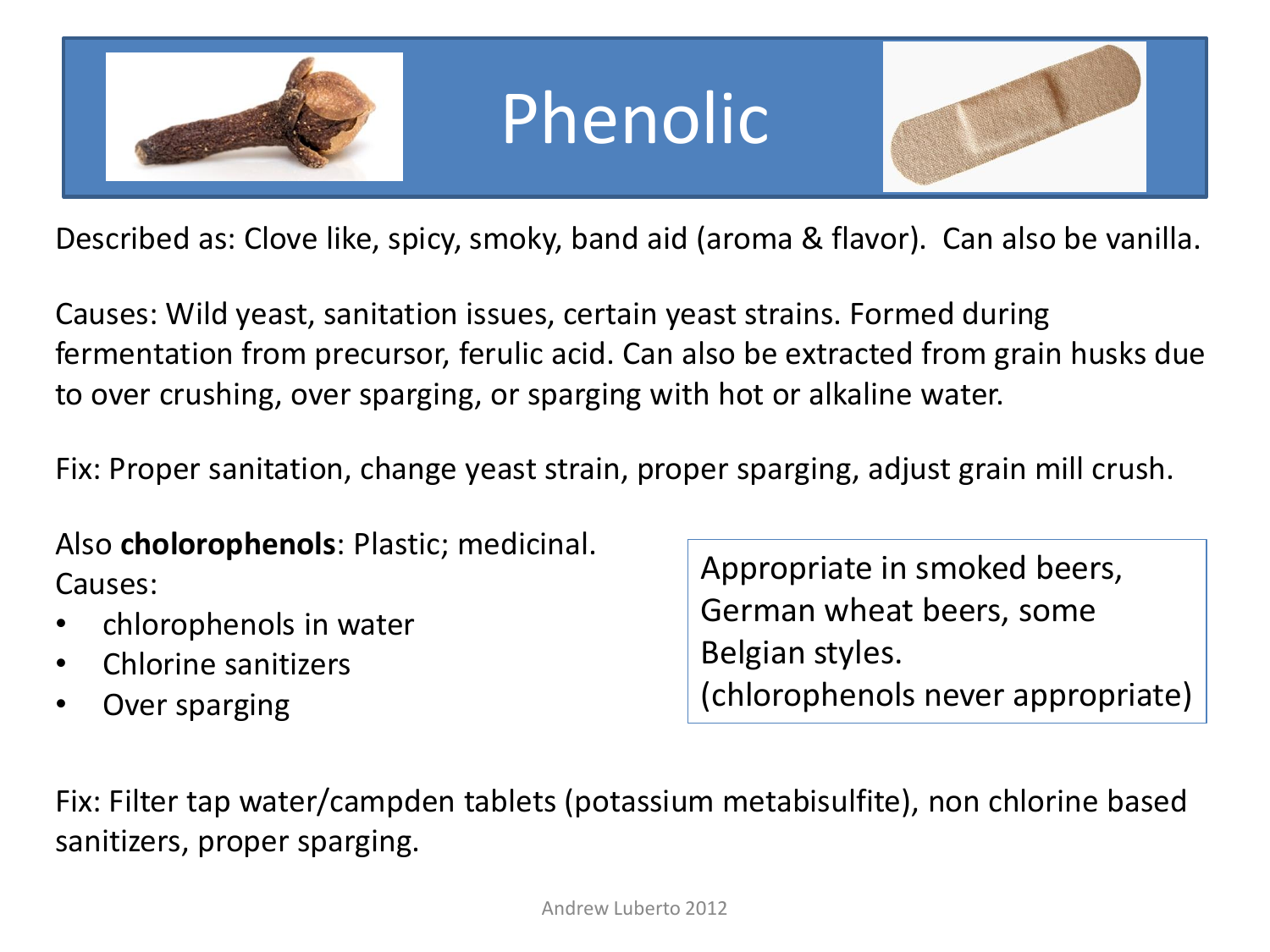#### **Estery**



- Ethyl Acetate: Fruity at low quantities. Solventy/nail polish remover at high
- Ethyl Hexanoate: Apple like
- Isoamyl acetate: Banana/ Pear
- Phenylethyl Acetate: flowery, honey, sweet Caused By:

#### Appropriate in Ales, Dopplebocks, and Eisbocks.

- Certain yeast strains/yeast stress (present in all beers at some level)
	- Formed from combination of Ethanol and organic compounds during fermentation
- Higher fermentation temps (in certain strains)
- Wild yeast, non food grade plastic (e. acetate)
- Higher wort gravity

- Use different yeast
- Lower fermentation temp for certain strains (Ales: low 60s/Lager: <50)
- Good sanitation practices
- Use food grade plastic
- Lower overall gravity of wort



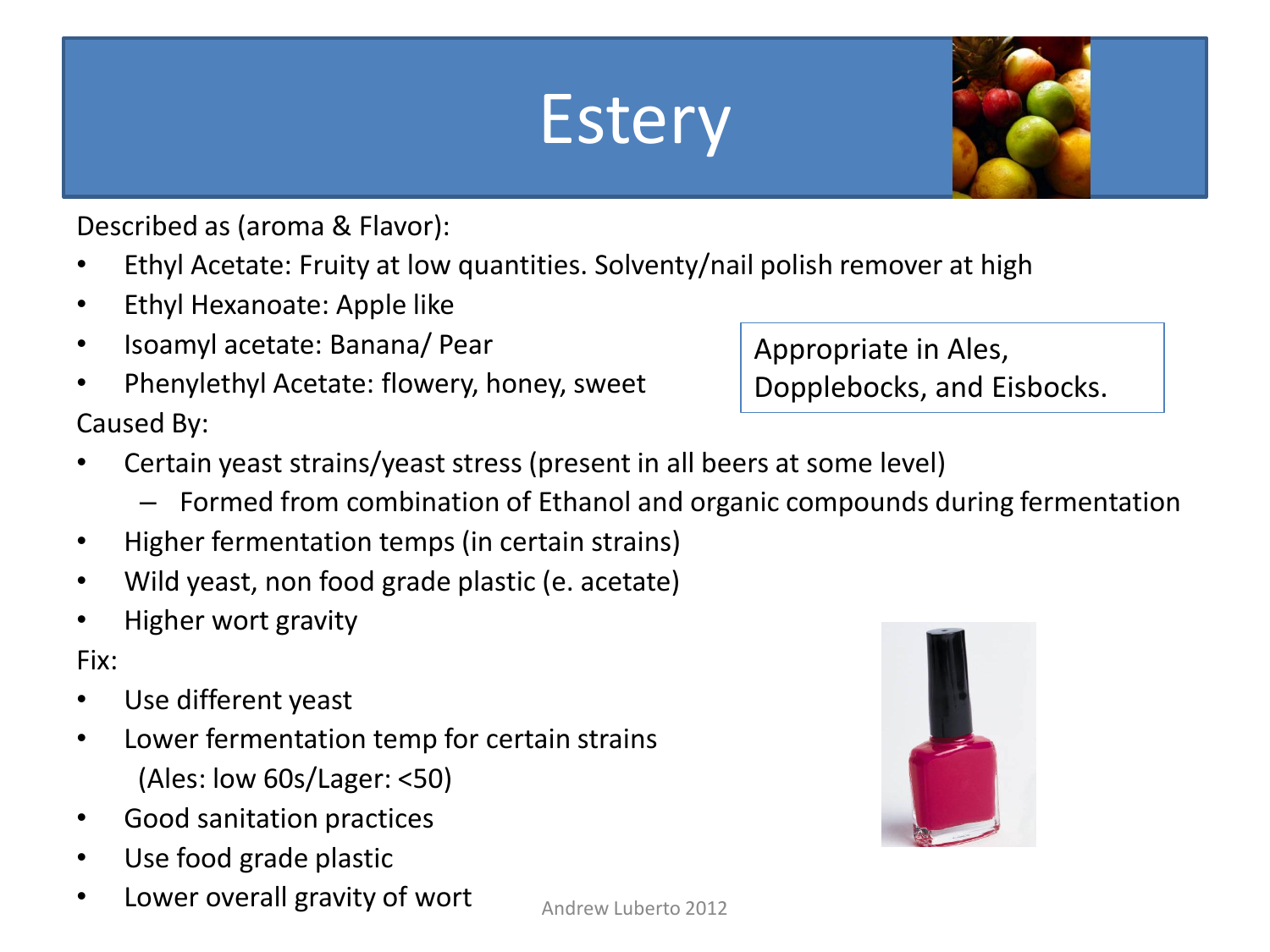

#### DMS

Described as (flavor & aroma): Cooked corn, cooked vegetables or shell fish/oyster (high concentrations), also tomato juice (darker beers). Acceptable at low levels

Causes:

- Bacterial infection
- Found in equipment or repitched yeast
- Low pitch rate or long lag phase can allow substantial growth.

Fix: Proper sanitation, clean/healthy yeast.

#### Causes:

in Light Lagers, Pilsners, Cream Ales, Dark Amer. Lagers

- Precursors to DMS naturally present in malted grains. (S-Methyl-methionine/SMM)
- ineffective elimination of natural occurrence during brewing

- Open, rolling boil for 1 hour
- Use wort chiller to cool quickly
- Proper pitching rates, Andrew Luberto 2012 an/healthy yeast.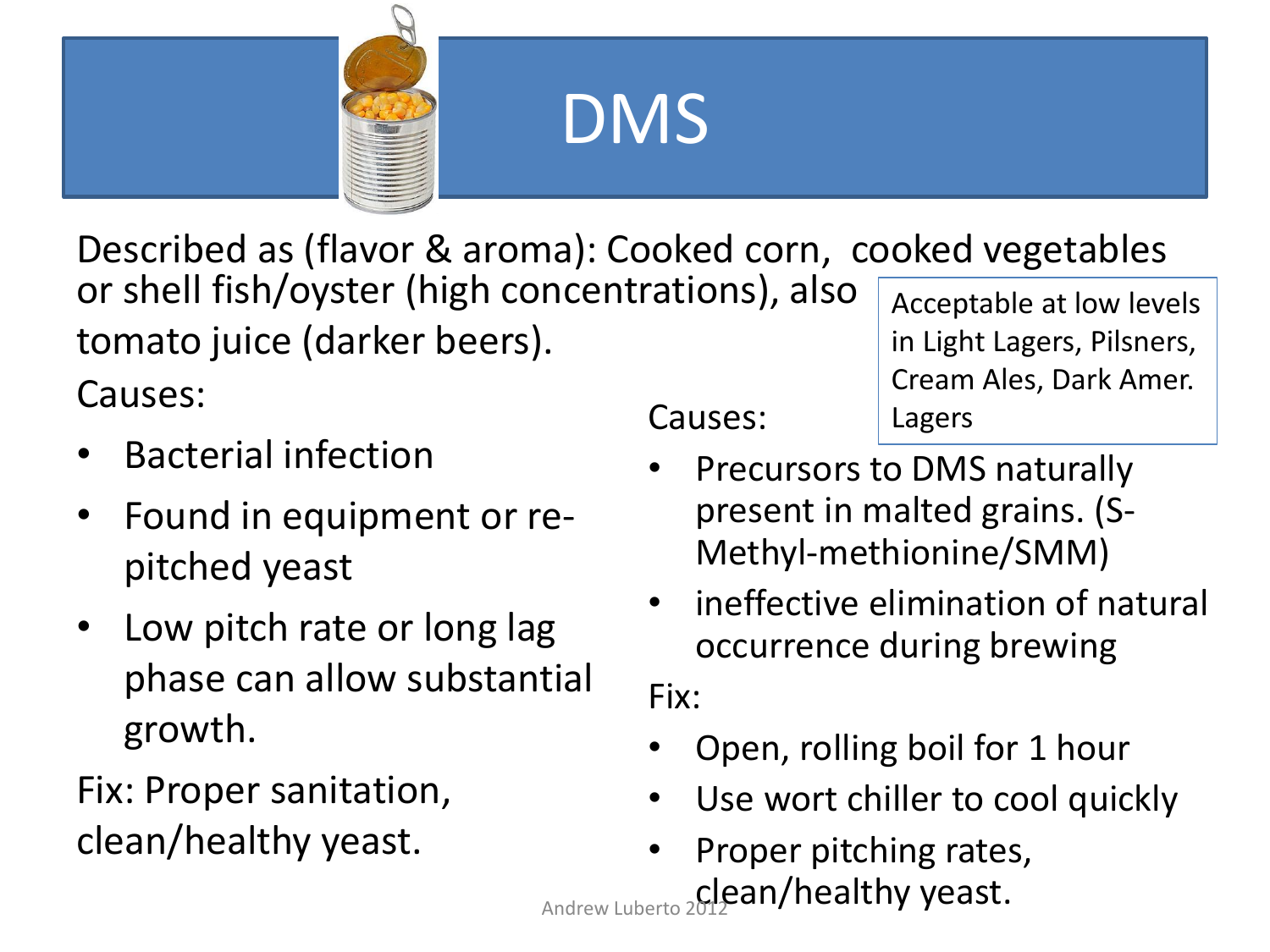# Quiz 1

#### Please pick any *two* of the following:

- DMS
- **Estery**
- **Phenolic**
- **Light Struck**
- Butyric Acid
- **Oxidation**
- **Nuttiness**
- Acetic/Sour
- Acetaldehyde

For each choice please *describe & discuss*  characteristics, causes, and suggestions for control.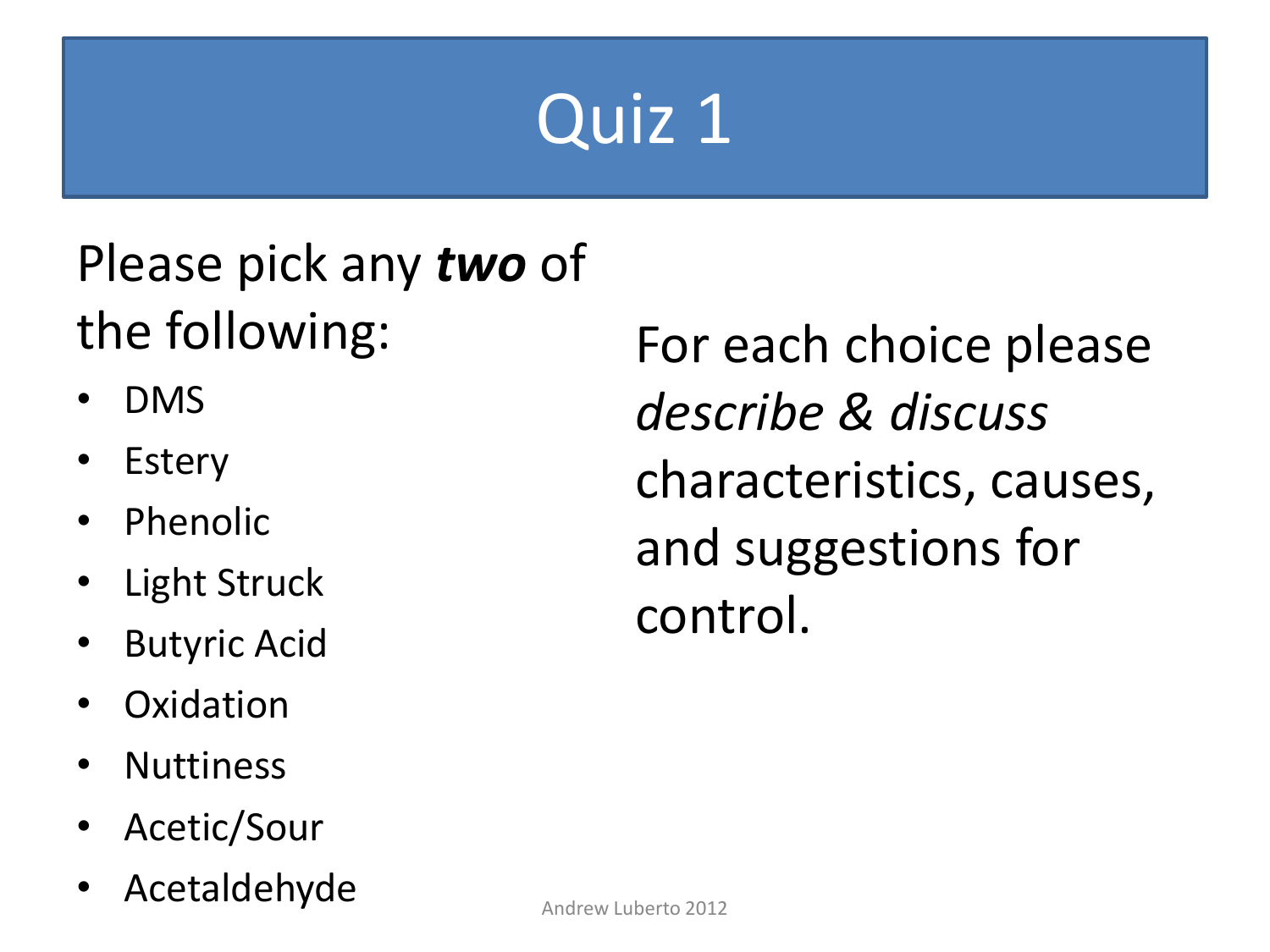# **Diacetyl**

Described as(aroma, flavor, mouthfeel): Butter/butterscotch, slickness on palate.

Caused By:

- Natural fermentation product from converted sugars during early stages of fermentation.
	- Yeast strain (amino acid synthesis)
	- Lower fermentation temps
	- More prevalent with high adjunct ratio
	- Premature racking/fining/lagering
	- Mutated yeast strain
	- Dirty draft lines
	- Can be indication of bacterial (Pediococcus) spoilage.

Fix:

- Allow fermentation to complete.
- Adequate yeast starter
- Raise temp after early stages of fermentation.
- Keep yeast in suspension longer
- Good sanitation practices Andrew Luberto 2012

Appropriate in lower levels in: Scotch ales, Dry Stouts, English Bitters, Czech Pils, Oktoberfests.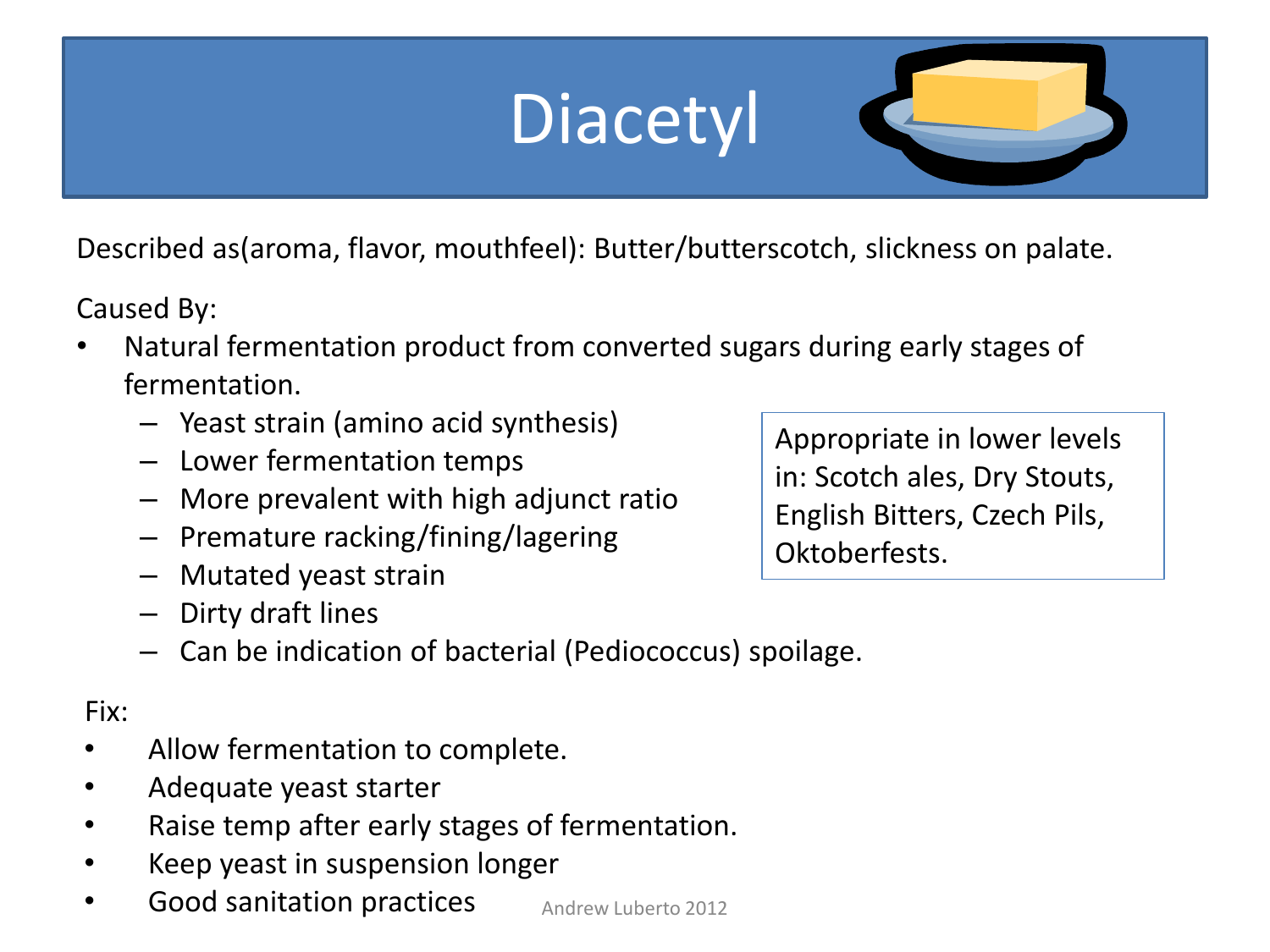# Grainy/Husky w/Astringent

Described as (aroma, flavor): cereal, grainy, husk. **Astringent**: astringent, powdery, dry, grape skin, tea bag.

Causes:

- Excessive grain crush
- High corn/adjuncts
- High sparge temp/excessive sparging
- Boiling grains/improper decoction procedures (grainy/Husky)
- Excessive tannin extraction (astringent)
- Mash PH exceeds 6.0/alkaline water (astringent)
- Hopping rates & low dextrin content may also contribute to perception of astringency
- Bacterial infection (Acebator)-(Astringent)

Fix:

- Proper crush
- Proper sparge
- Lower adjunct ratio
- **Sanitation**

Appropriate in: Light Lagers, Pilsners, N. German alt, Brown/Robust Porter, Dry Stout, Wheat Beers. (Astringent never appropriate)

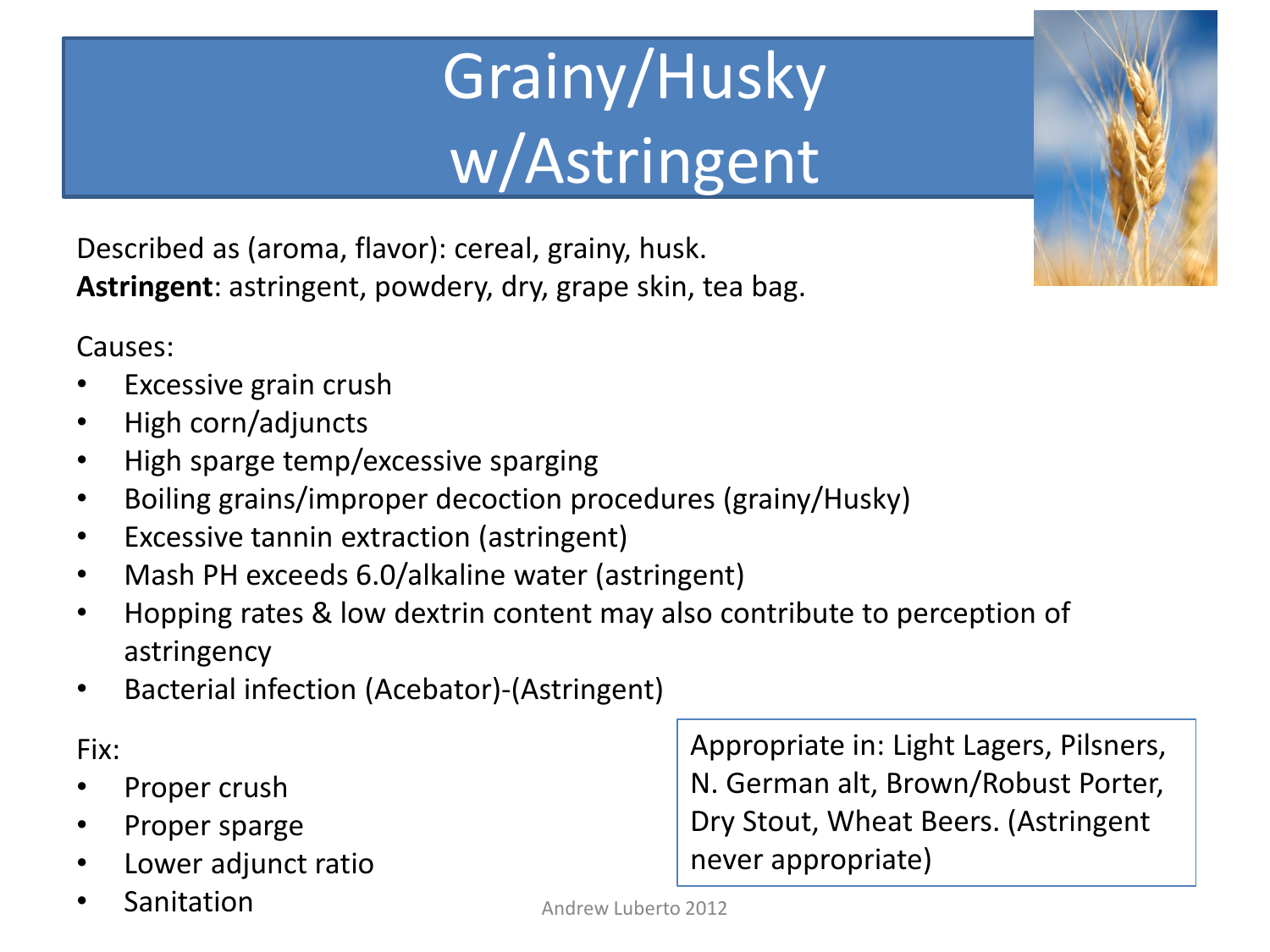### Metallic

#### Described as (taste/odor):

- Metal/tin
- blood like

#### Causes:

- unprotected metals dissolved in wort
- Contact w/iron
- Lipids from malt or adjuncts
- High iron levels in water

- Use only stainless steel
- Inspect ceramic coated pots for nicks
- Use high quality ingredients
- Filter/treat water  $\overline{A}_{\text{Andrew Luberto 2012}}$

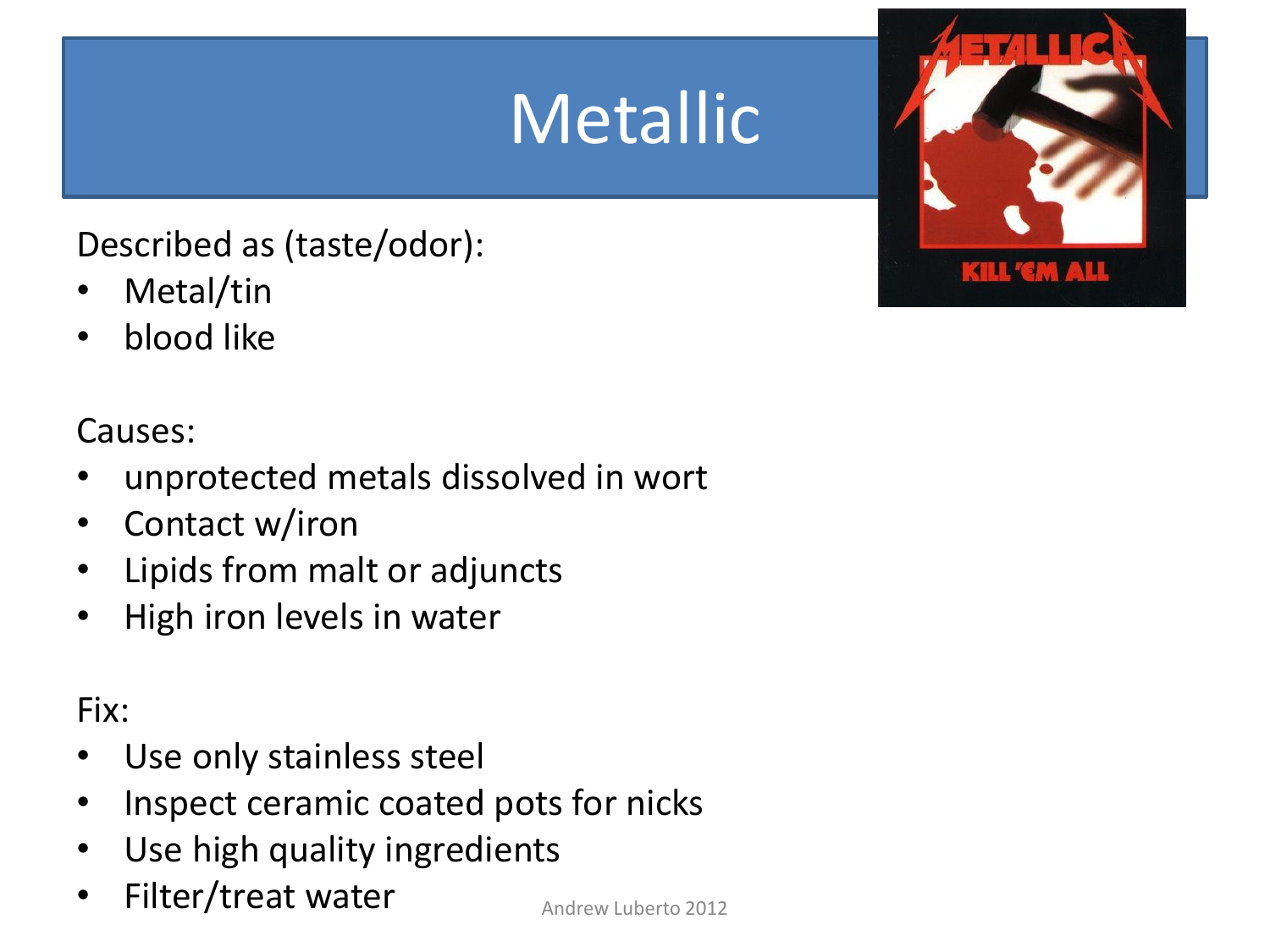### Infections



Described as:

- Earthy, damp soil, fresh dirt.
- Soapy, fatty, goaty, animal, sweaty. (caprylic)
	- May also be caused by breakdown of fatty acids in the trub, creating "soap".
- Sour + buttery.

- Proper sanitation
- Keep plastic/wood breathable containers out of moldy cellars.
- Rack beer off trub <4 weeks. (caprylic)
- Avoid use of soap as cleanser. (caprylic)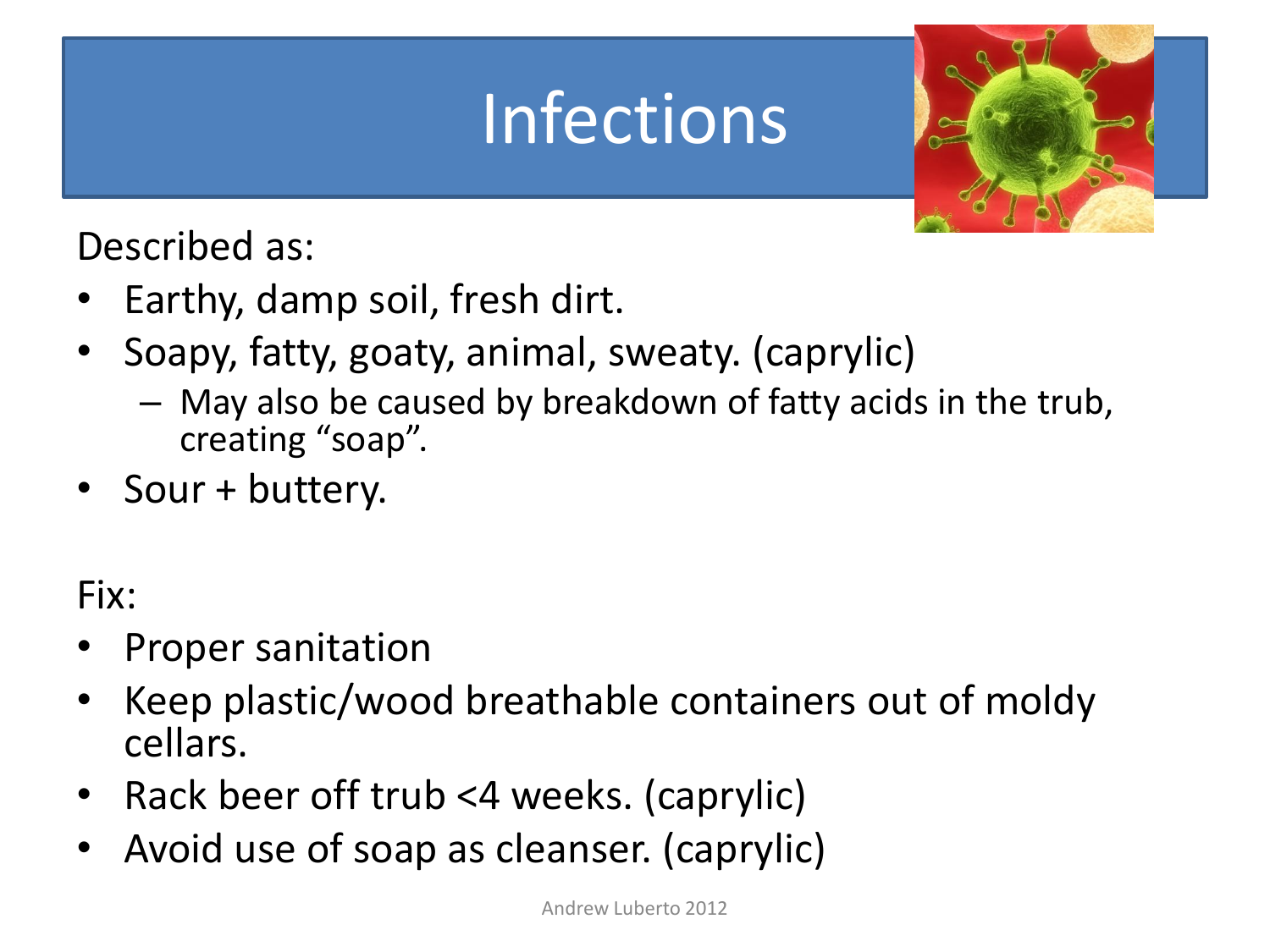### Fecal/Indole

Described as: Farmyard, fecal, can be jasmine like in smaller amounts.

\*not to be confused with farmyard/horsey aroma produced by Brettanomyces yeast.

#### Causes:

bacterial infection in water, equipment, and/or yeast. (only perceptible as fecal by half of population).

#### Fix:

Proper sanitation of equipment, sanitize water supply, use healthy yeast.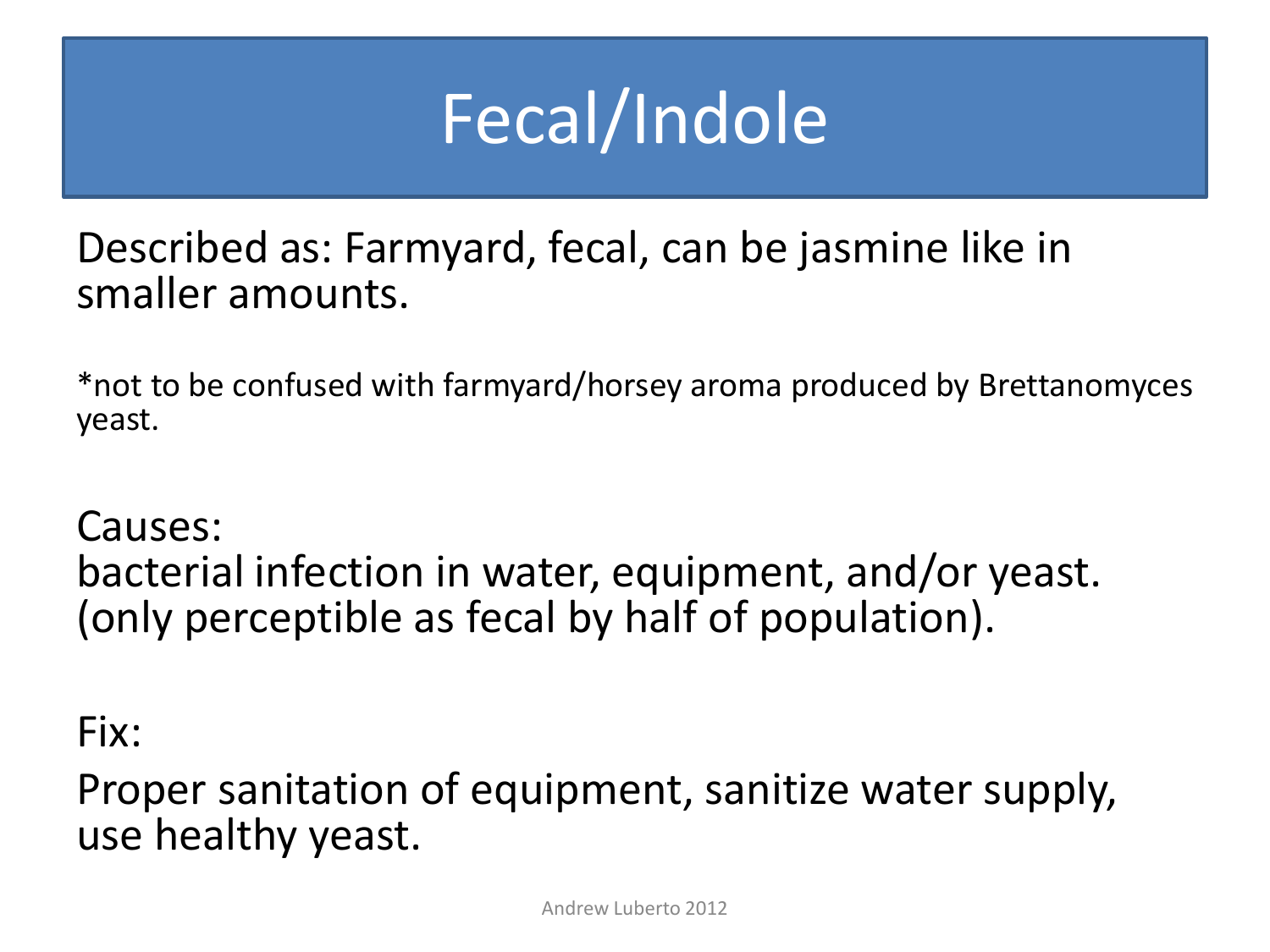#### Hops



Described as (aroma, flavor, mouthfeel): Largely dependent on variety. In this case floral.

Aroma hops: late addition hops or dry hopped. Extracted aromatic oils (terpenes, ketones, sesquiterpenes, etc)

Bitter hops: early addition hops, isomerization of alpha acids (humulone, cohumulone, adhumulone, etc.) Should be clean/pleasant w/o harsh or astringent character

Fix: hop aroma, flavor, and bittering can be greatly controlled by many things including: amount, time of addition, variety, wort gravity, and water profile.

Old hops:

Described as : cheesy, sweaty socks.

Cause: organic acids formed during improper hop storage or bacterial infection. Fix: Throw out or try to age for use in lambics (if not infected).

Andrew Luberto 2012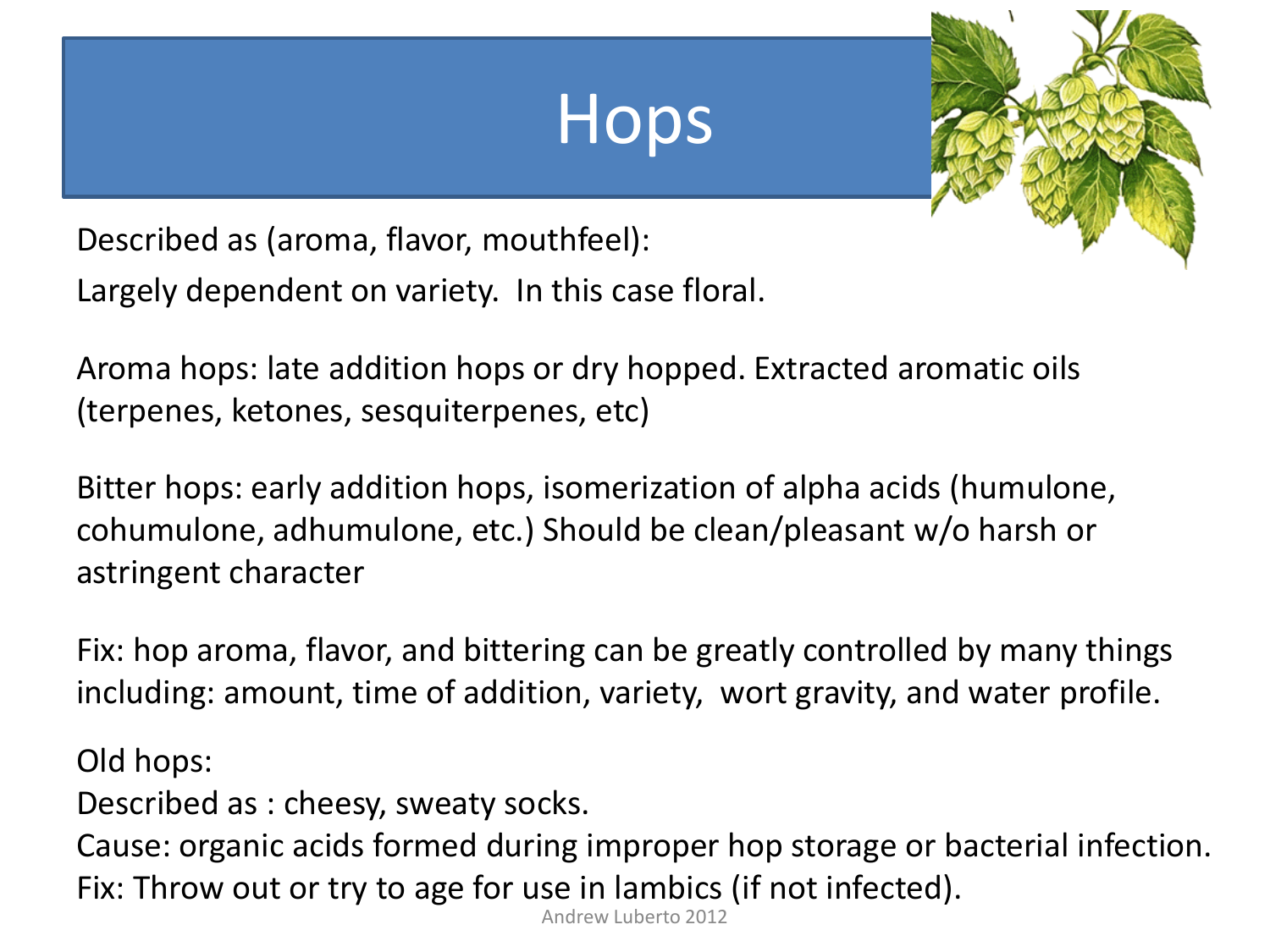#### Hefeweizen



- Top fermenting Bavarian wheat beer which employs a specific yeast species (T. Delbrueckii) that produces desirable phenols (clove) and esters (bannana, bubblegum)
- Attenuation high/Flocculation low
- Temperature may play a factor in amount of ester/phenols (depending on the strain)
- Low diacetyl levels
- May produce higher sulfur levels
- Similar to Belgian/Belgian Trappist yeast strains in desired phenolic production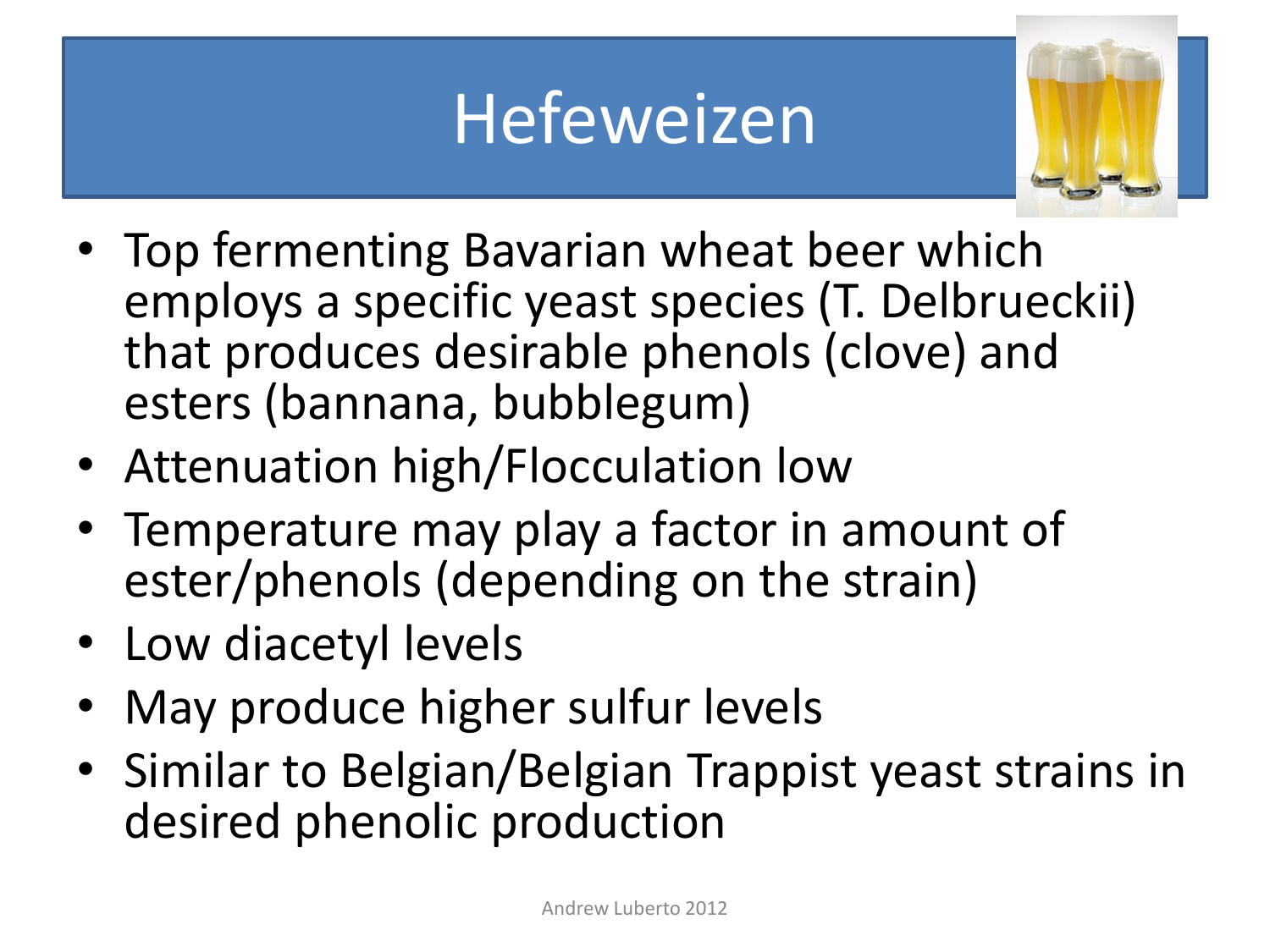# Alcoholic

Alcoholic (aroma and mouthfeel/flavor):

Hot, alcoholic, vinous, warming sensation in mouth and throat. Can be solventy at high levels, paint thinner.

Causes: Fusel oils produced during fermentation. Factors include:

- high amount of fermentable sugars
- high fermentation temp
- low mash temp
- yeast strain
- insufficient oxygen levels during yeast adaptation
- High nitrogen levels in wort

Fix: Cooler fermentation temp, aerate prior to yeast pitch, lower fermentable sugars, raise mash temp.

Acceptable in higher ABV/ABW ales and lagers



Andrew Luberto 2012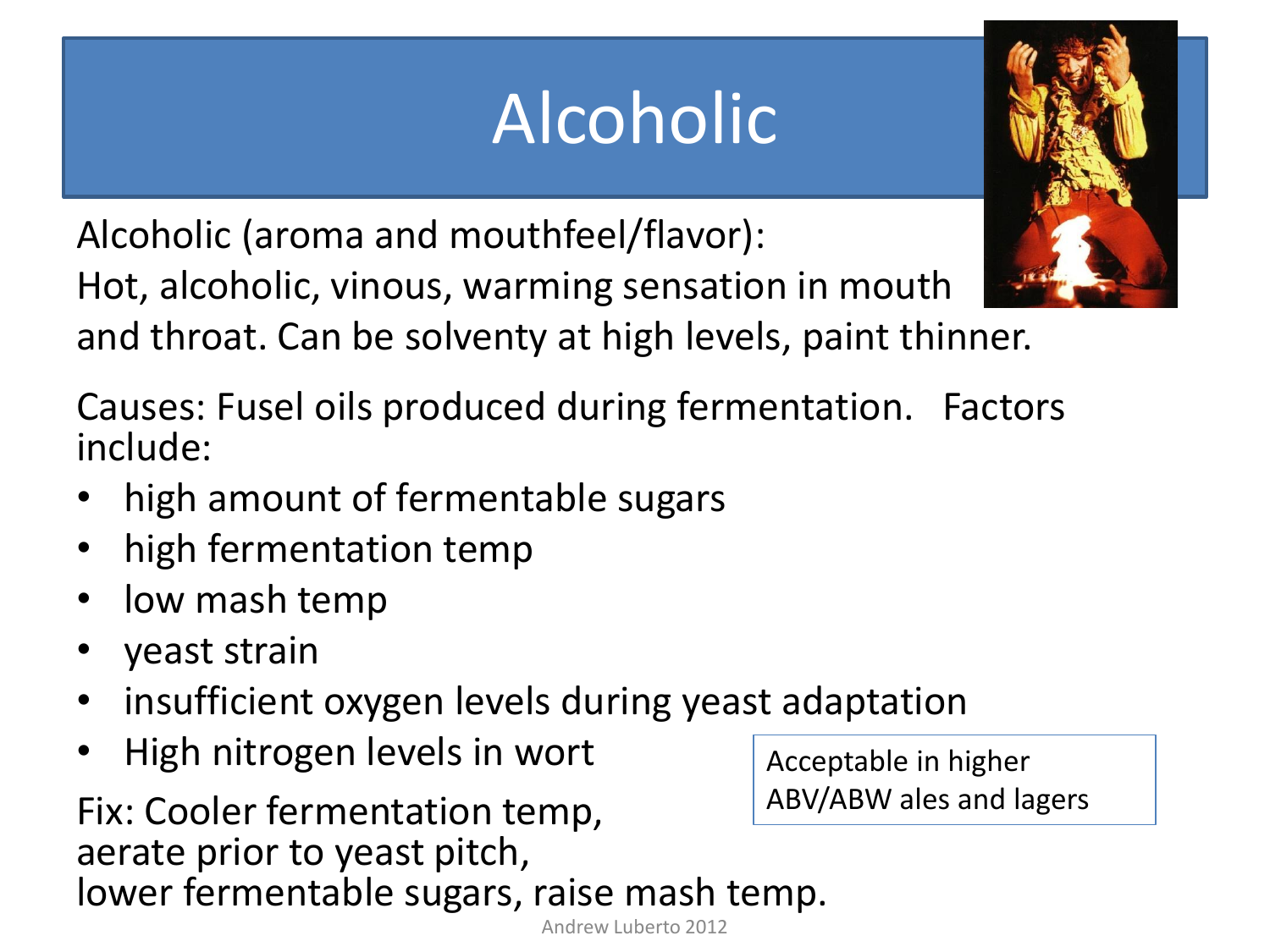### Sulfury



Described as (aroma & flavor): Rotten eggs, sewer gas(hydrogen sulfide), burned matches(sulfur dioxide).

Causes: Sulfur Dioxide (SO2) produced during brewing process, Hydrogen Sulfide mostly produced by yeast during fermentation. Can also be mutant yeast, bacterial infection, interaction with Mercaptans

Fix: maintain healthy yeast,

Acceptable in low levels in some Lagers

practice good sanitation, allow to dissipate through natural release of Co2 in active fermentation, change yeast strain.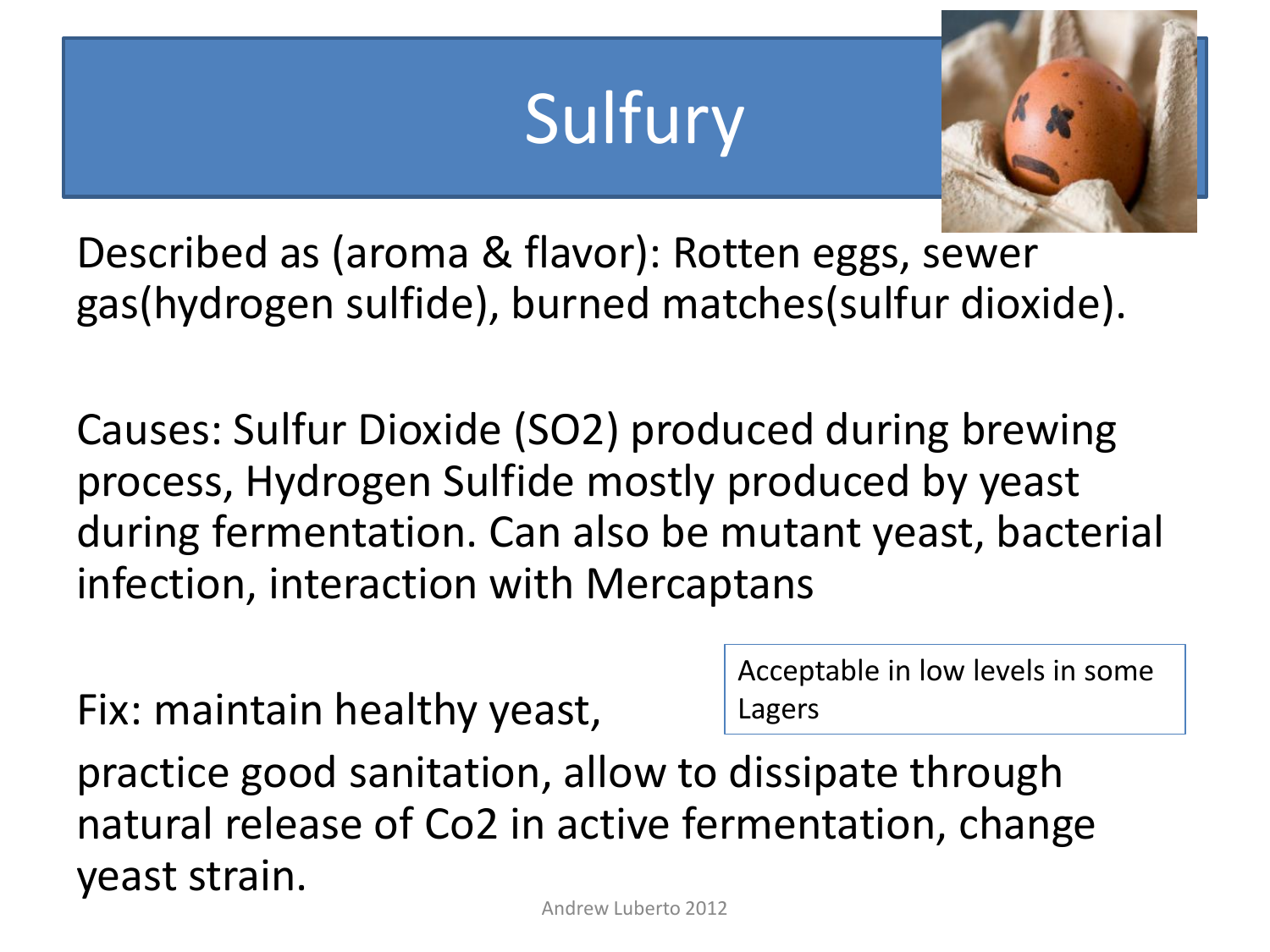#### Sweet



Described as (taste): Sugary, cloying, syrupy.

Causes:

Fix:

- Low attenuation/cold crashing.
- Presence of maltose and maltotriose, may also include glucose and fructose.
- Additions of sucrose, lactose, or dextrin malts can also contribute.
- Oxidation, esters, diacetyl may be perceived as sweet.

Appropriate in stronger ales and lagers

- Use different yeast strain
- allow for full fermentation
- reduce amount of sugars and dextrins
- oxygen additions
- lower mash temp.

Andrew Luberto 2012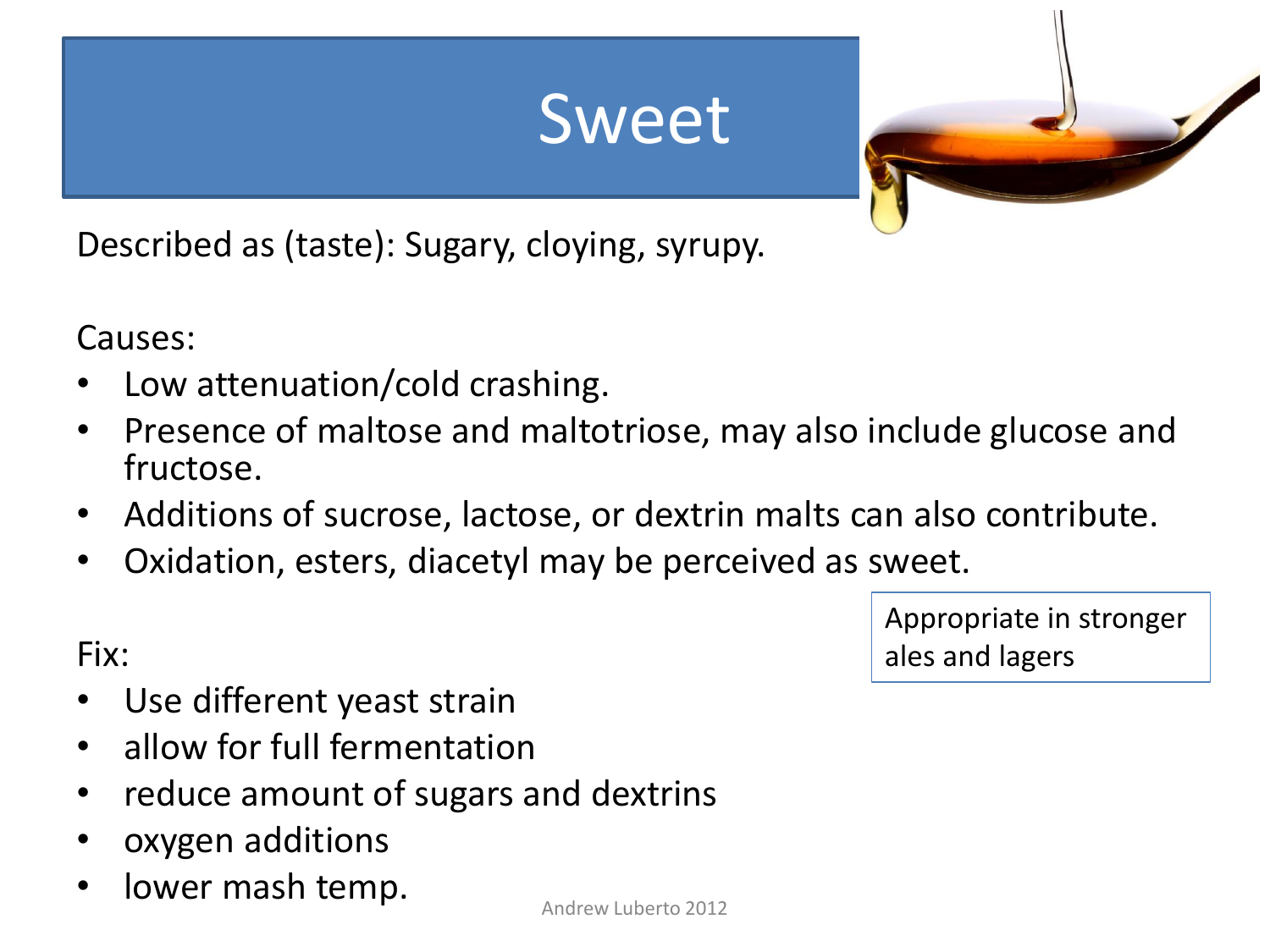#### Brettanomyces

- Yeast strain which produces fermentation compounds described as barnyard, horsey, horse blanket.
- Viewed as negative for many years, but has gained in popularity.
- Spreads easily, recommended to have separate soft rubber and plastic equipment.
- Unique in aerobic fermentation yeast characteristic.
- Can produce high levels of acetic acid and ethyl acetate as well as perceptible levels of ethyl phenol derivatives.
- Recommended pitching rate far lower than ale/lager (200,000 p/ml)
- Increased oxygen key to substantial Brett growth. (12 ppm)
- Use in  $> 1.050$  O.G. gravity beers only.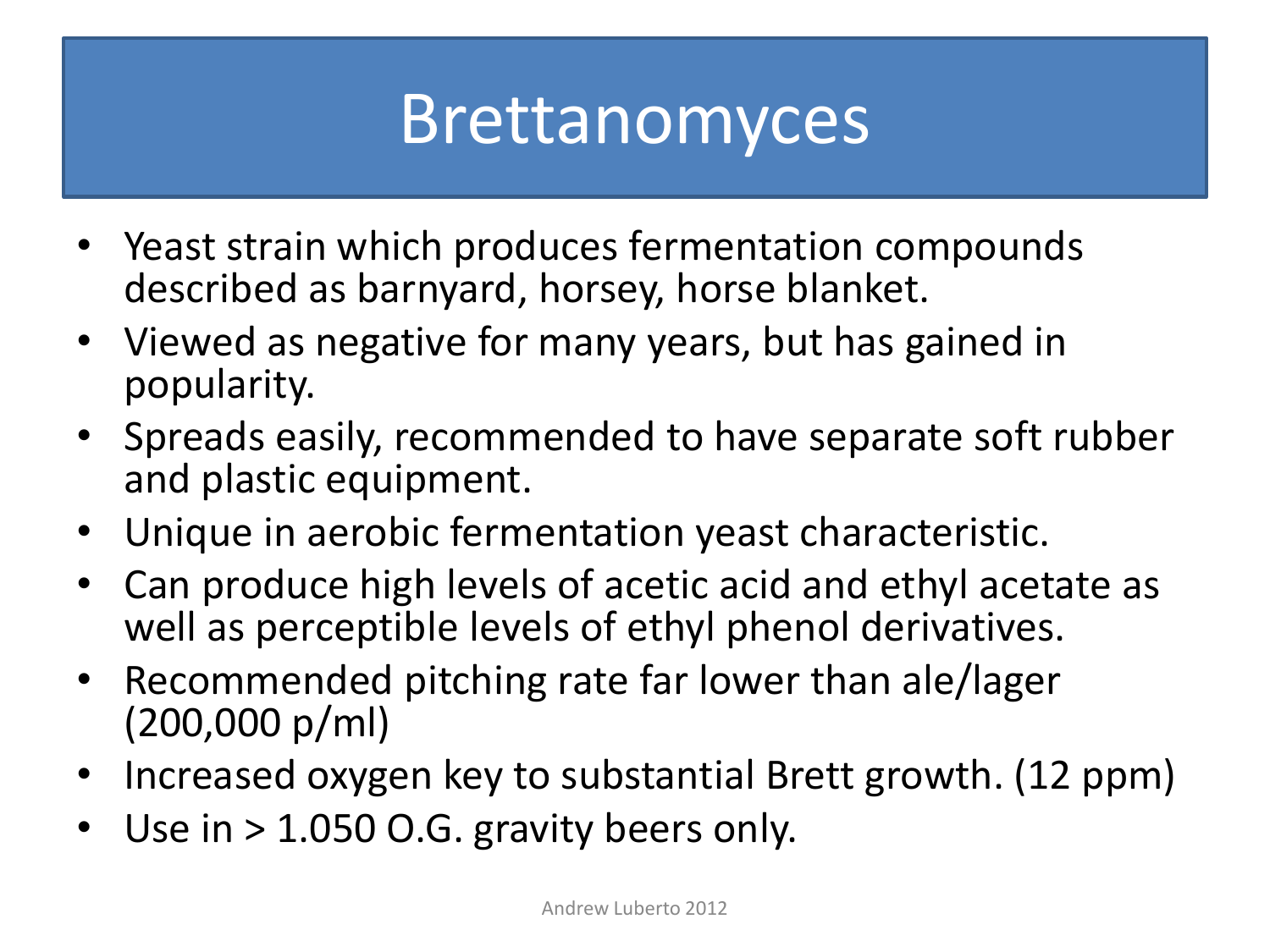# Quiz 2

Please pick *two* of the following:

- Brett
- Sweet
- Sulfury
- Alcoholic
- Hefeweizen
- Hops
- Fecal
- Metallic
- Grainy/Husky
- **Diacetyl**

For each choice, please *describe & discuss*  characteristics, causes, and suggestions for control.